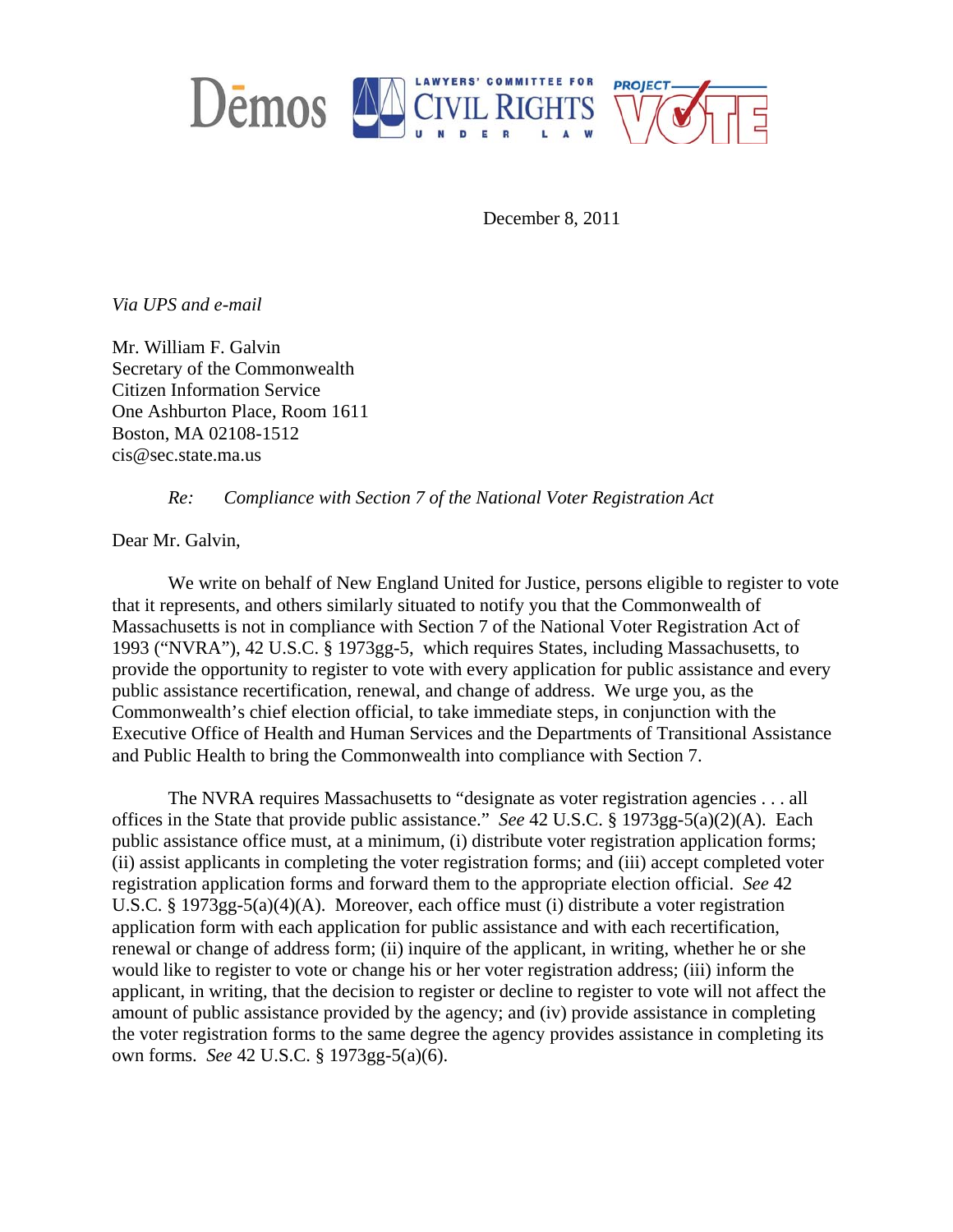Our investigation demonstrates that Massachusetts is systematically failing to provide the voter registration services mandated by the NVRA at its public assistance offices. From data that Massachusetts has submitted to the United States Election Assistance Commission and that the undersigned have received through public records requests, we have determined that the number of voter registration applications submitted at Massachusetts public assistance offices has decreased precipitously in the last decade – from 26,984 at the peak in 1999-2000 to 2,007 in 2009-2010, a reduction of 92.5%. Indeed, this low level of voter registration activity at public assistance offices is reflected in the low voter registration rates of low-income citizens in Massachusetts. In 2010, only 58.2% of the Commonwealth's low-income citizens were registered to vote compared to 76.9% of affluent citizens – a voter registration gap of 18.7 percentage points. Indeed, in the historic 2008 presidential election and contrary to the norm for a presidential election year, the Commonwealth's low-income voter registration rate was slightly *lower*, at 58.1%, compared to 86.1% of affluent citizens, a voter registration gap of 28 percentage points.

Our review indicates that Massachusetts's noncompliance with Section 7 is the result, in part, of its implementation of a voter registration policy that violates Section 7. The NVRA requires that public assistance offices presumptively distribute voter registration applications to all public assistance applicants and clients, unless the individual applicant or client affirmatively opts out of voter registration by declining "in writing" to register to vote. 42 U.S.C. § 1973gg-5(a)(6)(A). Nevertheless, in defining those times at which voter registration applications must be distributed, the Commonwealth's policy – as reflected in both the Voter Registration Workbook for Agencies at pages 6-7 and WIC's Motor Voter Program Administrative Manual at page 8 – requires distribution to those applying, recertifying, renewing, or changing an address with respect to the receipt of benefits *only* when the individual checks "yes" in response to the question, "If you are not already registered to vote at your current address, would you like to register to vote?" This violates the NVRA. *Valdez v. Herrera*, No. 09-668, Memorandum Opinion and Order, at 10-11 (D. N.M. Dec. 21, 2010) ("Section 7 does not make the provision of a voter registration application contingent upon an affirmative request, either written or verbal, from a client. . . . A blank response on the declination provision . . . cannot be a statement 'in writing' for purposes of subparagraph (A) [the voter registration distribution requirement]."); *see also* U.S. Dep't of Justice, "Voter Registration Requirements of Sections 5, 6, 7, and 8 of the NVRA" (question 19), *available at* http://www.justice.gov/crt/about/vot/ nvra/nvra\_faq.php (last viewed on November 22, 2011).

Observations in the field confirm that front line staff at DTA offices are failing to regularly provide the voter registration services required by the NVRA to public assistance clients. In visits to 8 local DTA offices, which occurred between May and August 2011, a significant percentage of public assistance applicants and clients interviewed who should have received an offer of voter registration services, *i.e.* were at the office to apply, recertify, or change an address with respect to the receipt of benefits, were not provided any meaningful offer of voter registration:

• 69% of interviewees (79 out of 115) did not see any voter registration question within DTA forms, were not asked by any DTA personnel about voter registration, and were not given a voter registration application.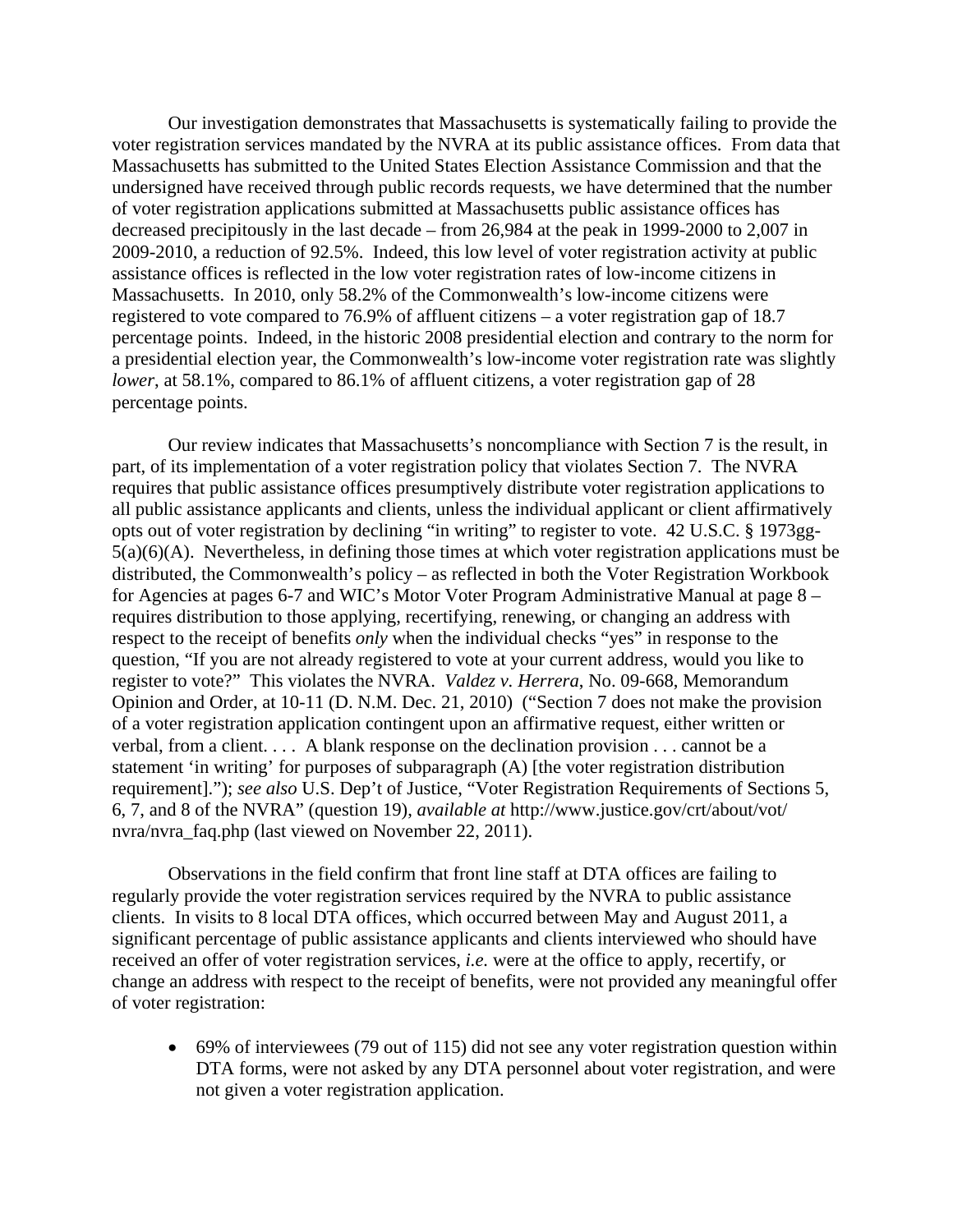- Fewer than 14% of all interviewees were provided a voter registration application.
- Of 92 interviewees who did not provide any response to a voter registration question – either because they did not see any question or saw a question and left it unanswered – only 3 were orally asked about voter registration and only 6 were provided with a voter registration application.

Indeed, there was nothing in the lobbies of any of the DTA offices that might advise clients of the availability of voter registration – no signs, no posters, no stack of voter registration applications on the intake counters. In several offices, DTA personnel *could not even provide* a voter registration application when requested to do so.

Observations at WIC Clinics in five cities, conducted during the same time period, yielded similar results. Among the WIC clients interviewed who should have received an offer of voter registration services, *i.e.* were at the office to apply, recertify, or change their address with respect to the receipt of WIC, only one person reported seeing any form that included a question about voter registration. *Not one* of any of the remaining individuals either saw a written voter registration question or was asked orally about voter registration. Indeed, only one individual among all those who were interviewed received a voter registration application. And, like the DTA offices, there was nothing in the lobbies of all but one DTA office that might advise clients of the availability of voter registration.

These problems should not have occurred. The Secretary of the Commonwealth, the Secretary of the Executive Office of Health and Human Services, the Commissioner of the Department of Transitional Assistance, and the Commissioner of the Department of Public Health are responsible to ensure that local offices are implementing the law and thus are responsible for effective supervision of local offices to ensure compliance. *See Harkless v. Brunner*, 545 F.3d 445, 451 ( $6<sup>th</sup>$  Cir. 2008) (chief election official is "responsible for implementing the state's function"); *id.* at 455 (head of "single state agency" responsible for administering public assistance programs has responsibility to provide statewide voter registration services). Massachusetts must make sure the NVRA actually is implemented by making prompt changes so that all of its citizens, including the hundreds of thousands of its citizens who receive public assistance, are able to participate in elections. In short, Massachusetts must change its facially noncompliant policy and institute procedures to ensure that frontline workers perform their federally mandated responsibility to provide voter registration services.

This letter serves as a notice letter pursuant to 42 U.S.C. § 1973gg-9(b) in an attempt to obtain compliance with the public assistance provisions of the NVRA without the need for litigation. Please advise us promptly of the steps you intend to take to remedy Massachusetts' violations of Section 7 of the NVRA. We are prepared to meet with you and other state officials, at your earliest convenience, to assist in your development of a comprehensive plan for compliance. In the absence of such a plan, we will have no alternative but to initiate litigation at the conclusion of the statutory 90-day waiting period.